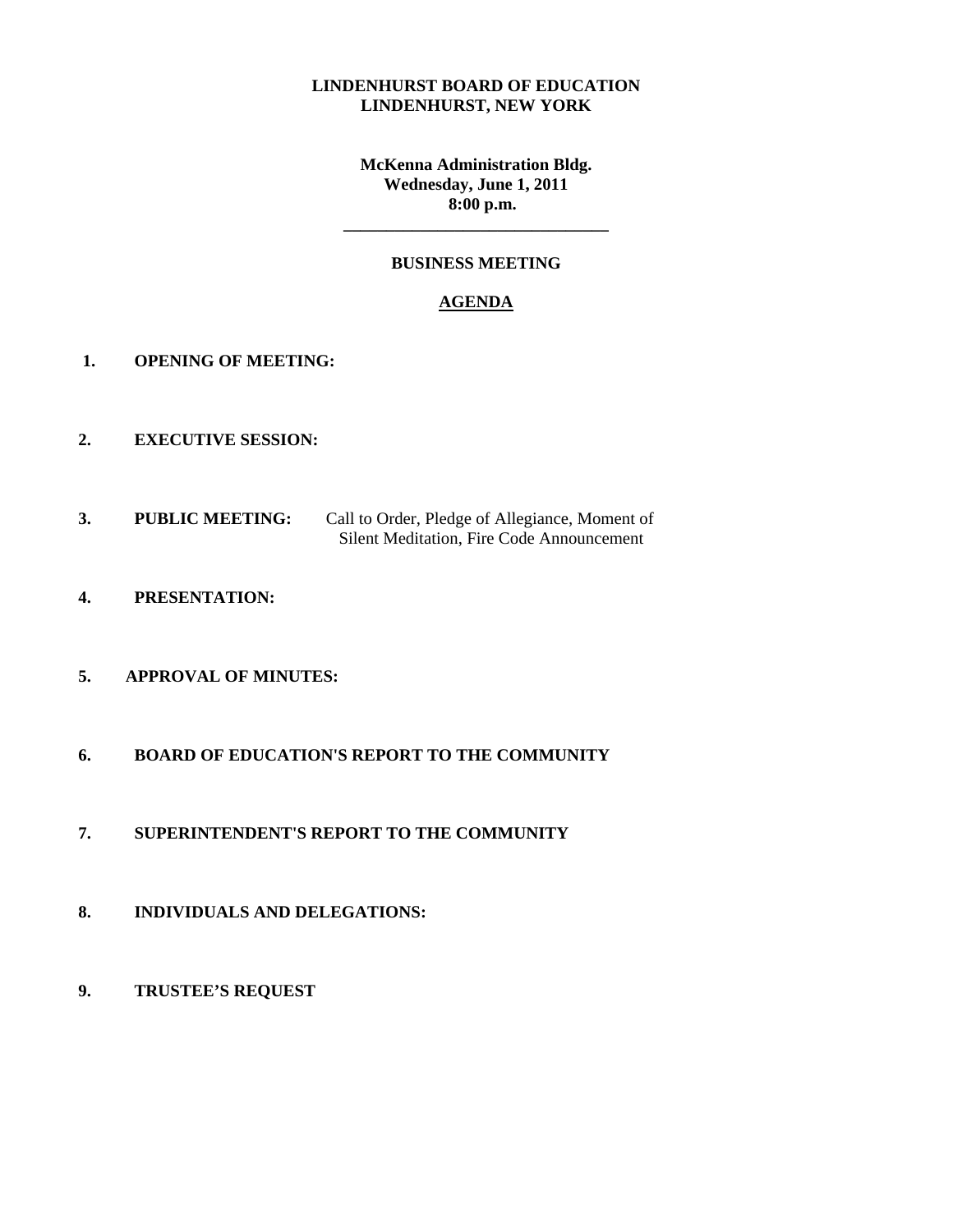### **10. SUPERINTENDENT'S RECOMMENDATIONS**

# **a. Recommendation: PROBATION EXTENSION**

Recommended Action: Upon a motion made by \_\_\_\_\_\_\_\_\_\_\_\_\_\_\_\_\_\_\_, seconded by \_\_\_\_\_\_\_\_\_\_\_\_\_\_\_\_\_, the following resolution is offered

 RESOLVED that the Board of Education, upon the recommendation of the Superintendent, approves the request of the probationary employee listed in confidential attachment for an extension of his probationary period, in accordance with the terms set forth in the Juul letter submitted to the board by said employee dated May 26, 2011.

Note: See enclosed

Vote on the motion: Yes:

No:

Abstained:

Motion carried/defeated.

### **b. Recommendation: JOINT MUNICIPAL COOPERATIVE BIDDING RESOLUTION**

Recommended Action: Upon a motion made by \_\_\_\_\_\_\_\_\_\_\_\_\_\_\_\_\_\_\_, seconded by \_\_\_\_\_\_\_\_\_\_\_\_\_\_\_, the following resolution is offered

WHEREAS, the Board of Education, Lindenhurst UFSD of New York State (the "School District") wishes to participate in a Cooperative Bidding Program conducted by The Board of Cooperative Educational Services of Nassau County ("Nassau BOCES") for the purchase of various commodities and/or services as authorized by and in accordance with the Education Law and General Municipal Law, Section 119-o; and

WHEREAS, the District, more particularly, wishes to participate in the joint cooperative bids as listed below:

## **SNACK VENDING SERVICE**

NOW THEREFORE, BE IT RESOLVED that the School District hereby appoints Nassau BOCES as its representative and agent in all matters related to the Cooperative Bidding Program, including but not limited to responsibility for drafting of specifications, advertising for bids, accepting and opening bids, tabulating bids, reporting the results to the School District and making recommendations thereon, and

BE IT FURTHER RESOLVED that Nassau BOCES is hereby authorized to award cooperative bids on behalf of the School District to the bidder deemed to be the lowest responsible bidder meeting the bid specifications and otherwise complying with Article 5-A of the General Municipal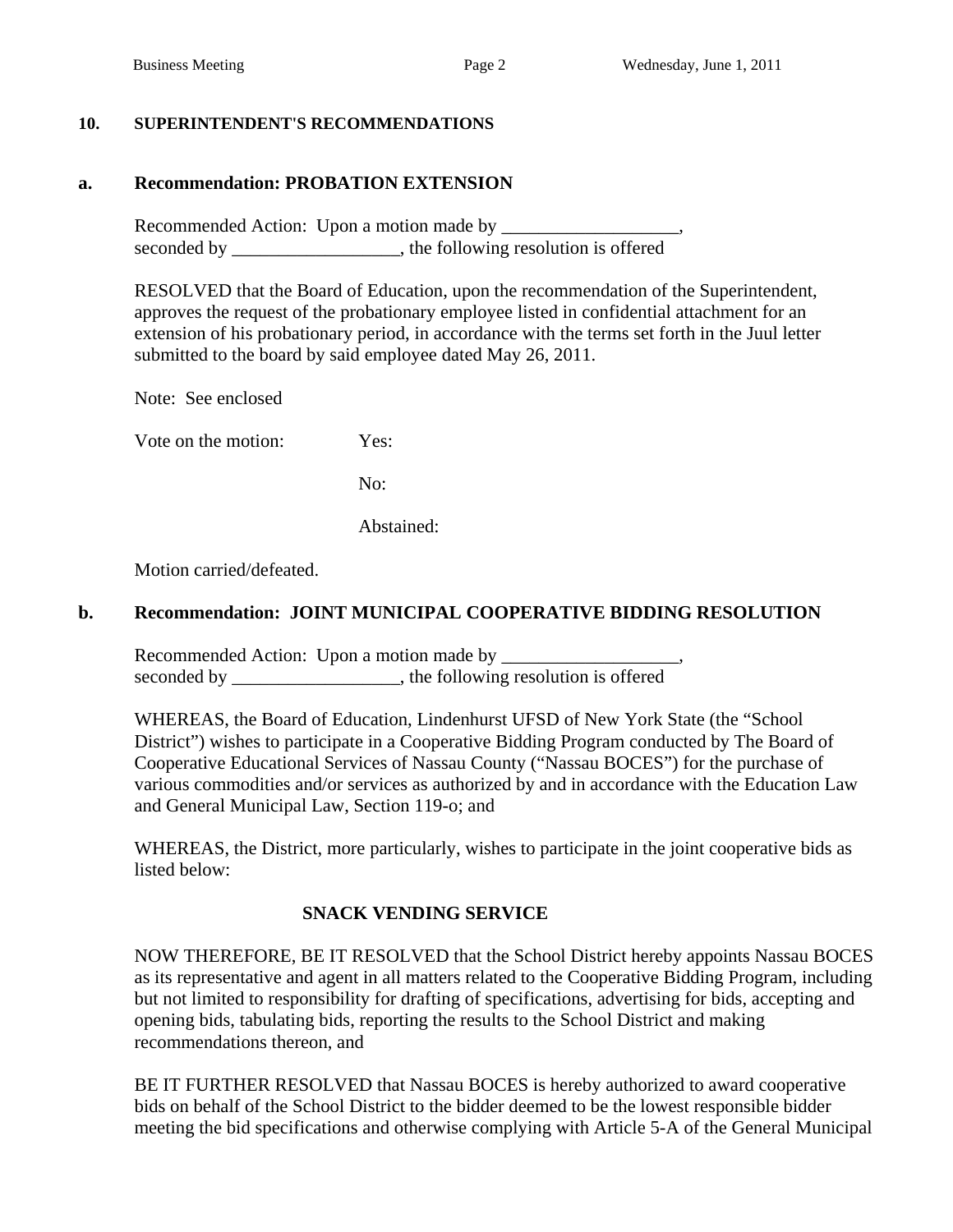Law of the State of New York relating to public bids and contracts and to enter into contracts for the purchase of the commodities and/or services as authorized herein, and

BE IT FURTHER RESOLVED, that the School District hereby authorizes its School Business Administrator or his/her designee on behalf of the School District to participate in cooperative bidding conducted by Nassau BOCES and if requested to furnish Nassau BOCES an estimated minimum number of units that will be purchased and such other documents and information which may be reasonably necessary or useful in conducting the Cooperative Bidding Program, and

BE IT FURTHER RESOLVED, that the School District agrees to assume its equitable share of the administrative costs of the cooperative bidding program and all of its obligations and responsibilities pursuant to any contract that may be awarded by Nassau BOCES on behalf of the School District.

Note: See enclosed

Vote on the motion: Yes:

No:

Abstained:

Motion carried/defeated

#### **c. Recommendation: FIELD TRIPS**

Recommended Action: Upon a motion made by Seconded by \_\_\_\_\_\_\_\_\_\_\_\_\_\_\_\_, the following resolution is offered:

 RESOLVED that the Board of Education, upon the recommendation of the Superintendent, Approves the following field trip(s):

### **Middle School**

| Wed-Fri                  | Nov 16-18, 2011 | Approximately 300 8 <sup>th</sup> Grade Students will travel to<br>The Woodruff J. English Environmental Education Center<br>in Claryville, NY for environmental education, leadership,<br>communication and group skills. Students will be<br>transported via bus. |
|--------------------------|-----------------|---------------------------------------------------------------------------------------------------------------------------------------------------------------------------------------------------------------------------------------------------------------------|
| Note: See enclosed.      |                 |                                                                                                                                                                                                                                                                     |
| Vote on the motion:      | Yes:            |                                                                                                                                                                                                                                                                     |
|                          | No:             |                                                                                                                                                                                                                                                                     |
|                          | Abstained:      |                                                                                                                                                                                                                                                                     |
| Motion carried/defeated. |                 |                                                                                                                                                                                                                                                                     |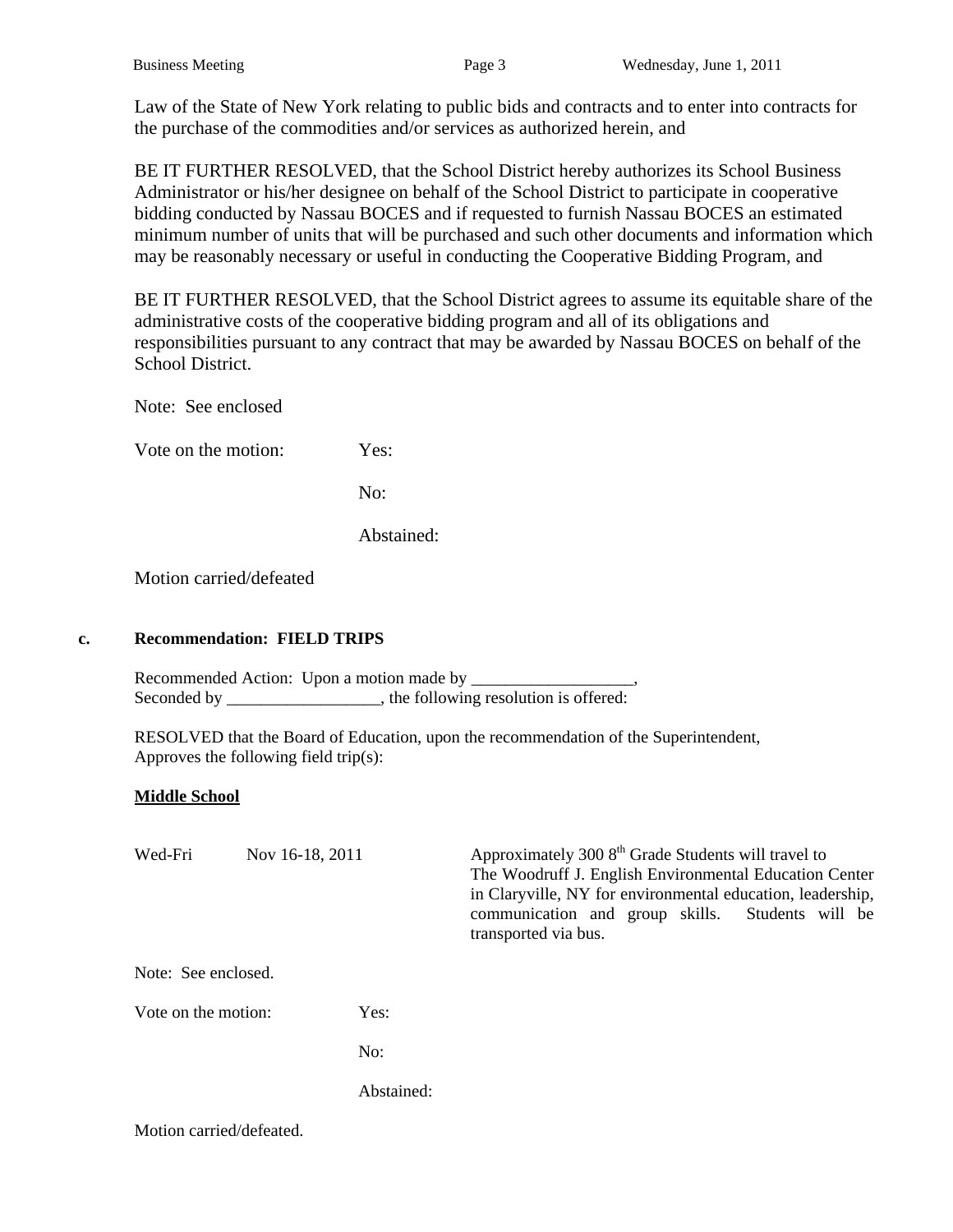# **d. RECOMMENDATION** : **BOCES SUMMER ARTS ACADEMY**

Recommended Action: Upon a motion made by \_\_\_\_\_\_\_\_\_\_\_\_, seconded by \_\_\_\_\_\_\_\_\_\_\_\_\_\_\_\_\_, the following resolution is offered:

 RESOLVED that the Board of Education, upon the recommendation of the Superintendent, allow Lindenhurst student, Dominic LaMorte, to attend the Nassau BOCES Summer Arts Academy 2011 at the Long Island High School for the Arts as a tuition-paying student. The cost of tuition, to be paid by the parent, is \$1500.00. Transportation to and from the program will be the sole responsibility of the parent (see attached).

Note: See enclosed

Vote on the motion: Yes:

No:

Abstained:

Motion carried/defeated.

## **e. Recommendation – BOARD POLICY # 9520 – USE OF DISTRICT VEHICLES**

## **Second Reading – Vote to be taken**

## **A new board policy or revision of current board policy requires two readings.**

Recommended Action: Upon a motion made by Seconded by \_\_\_\_\_\_\_\_\_\_\_\_\_\_, the following is offered for a second reading:

**9520** 

## **USE OF DISTRICT VEHICLES**

The Board of Education recognizes the need for some school employees to use District owned vehicles for school purposes on a regular or occasional basis. To safeguard the District, employees shall observe the following:

- 1. No employee is permitted to operate District owned vehicles without the permission of the Plant Facilities Administrator.
- 2. The Board specifically forbids any employee to use School District vehicles for personal use or to transport passengers who are not directly or indirectly related to School District business. Passengers shall be limited to School District employees and individuals who are directly associated with School District work activity (committee members, consultants, contractors, etc.). Family members shall not be transported in School District vehicles.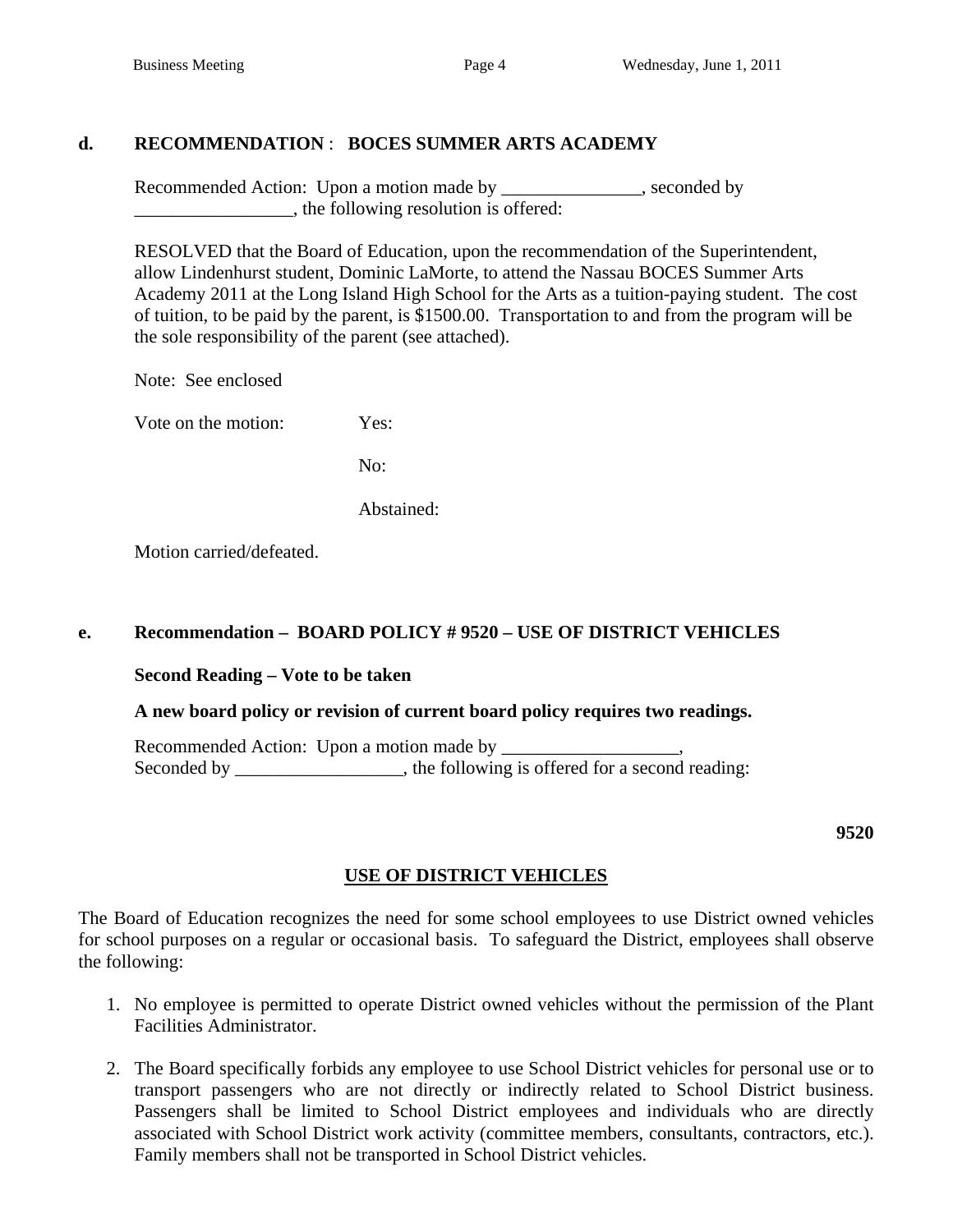- 3. Employees assigned School District vehicles on a 24-hour basis shall limit their travel to and from their residence and place of work when taking the vehicles home. They will be apprised of the procedures governing the use of School District vehicles and a copy of these procedures shall be given to each user along with an Official Vehicle Agreement use form that must be signed.
- 4. Without prior authorization of the Plant Facilities Administrator, no employee may use a School District vehicle outside of the District except for commuting to and from work.
- 5. Employees must maintain a valid New York State Driver's License, which is not suspended or revoked, at all times while assigned and operating a School District vehicle.
- 6. School District vehicles must have the School District seal affixed on the driver and passenger side doors, and vehicles may only be used for legitimate and authorized School District business. Removal of such seals without the approval of the Plant Facilities Administrator is strictly prohibited.

Failure to comply with any and all provisions of this policy may result in disciplinary action and/or removal of, but not limited to, School District vehicle privileges.

All employees assigned or permitted to use School District owned vehicles shall be provided with a copy of all such regulations and shall be responsible for complying with such regulations. All employees must sign a "use of official vehicle agreement" form.

Nothing contained herein should be deemed a guarantee of the continuing assignment of any vehicle or vehicles to District personnel, as the District reserves the right to revoke such privileges for abuse, misconduct, or reasons of economy or efficiency.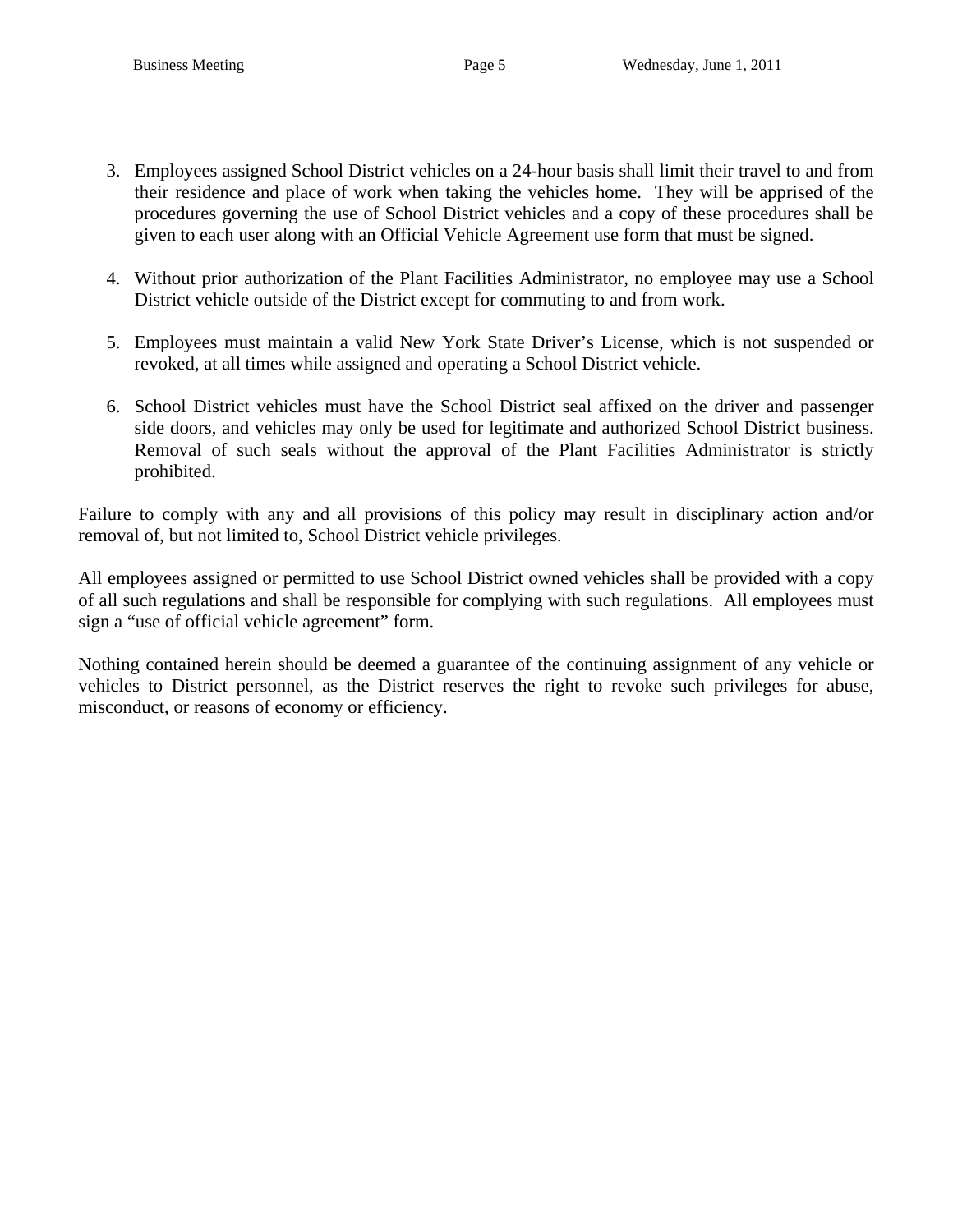#### **9520-E.1**

## **USE OF OFFICIAL VEHICLE AGREEMENT**

I have read, understand and will abide by the attached Use of District Vehicle Policy Number 9520. I understand that failure to comply with any and all provisions of this policy may result in disciplinary action and/or removal of the School District Vehicle privileges.

| Signature                |            | Date |  |
|--------------------------|------------|------|--|
|                          |            |      |  |
| Vote on the motion:      | Yes:       |      |  |
|                          | No:        |      |  |
|                          | Abstained: |      |  |
| Motion carried/defeated. |            |      |  |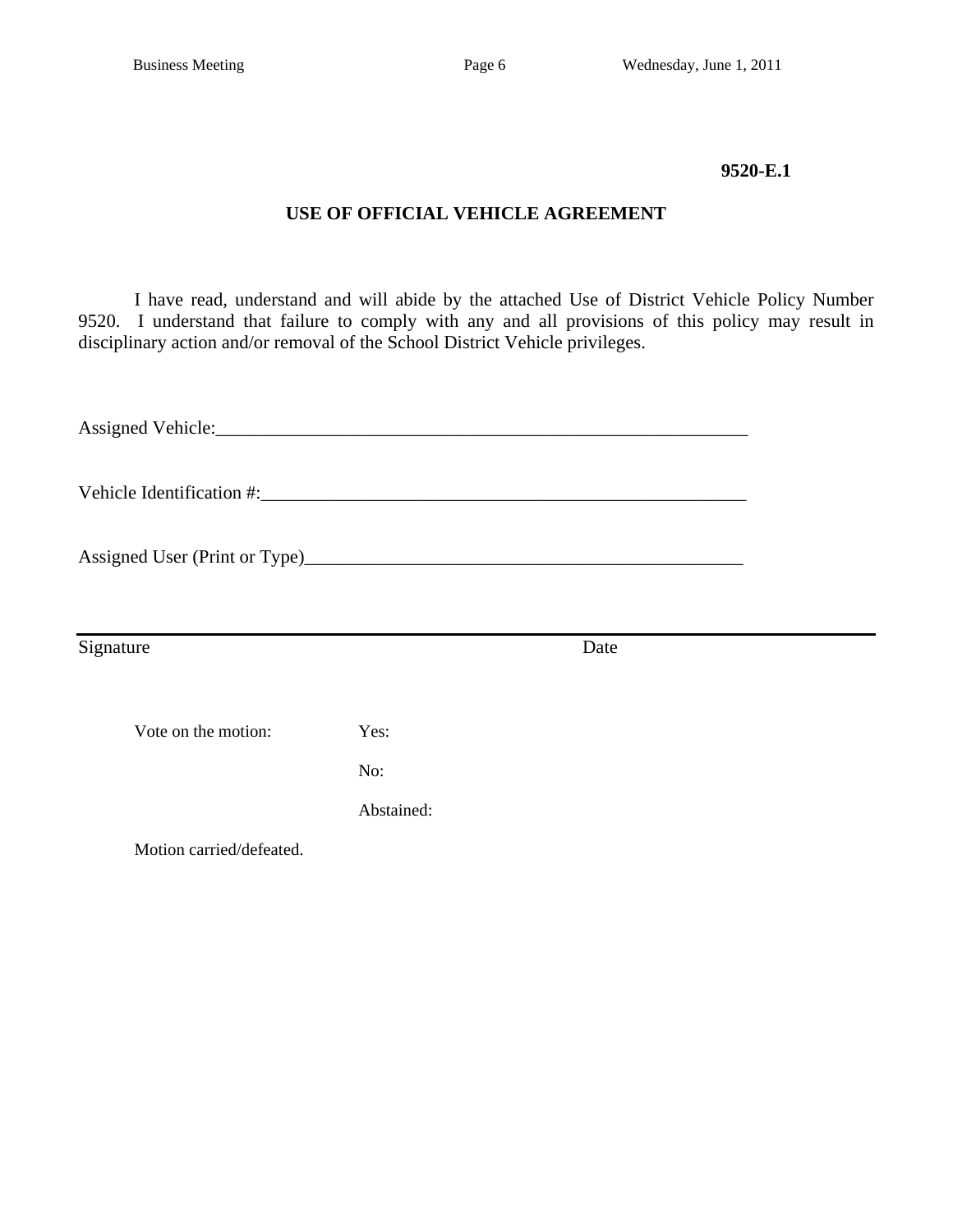### **f. Recommendation: BUDGET TRANSFERS**

 Recommended Action: Upon a motion made by \_\_\_\_\_\_\_\_\_\_\_\_\_\_\_\_\_\_\_, Seconded by \_\_\_\_\_\_\_\_\_\_\_\_\_, the following resolution is offered:

 RESOLVED that the Board of Education, upon the recommendation of the Superintendent, approves the attached budget transfers over \$5,000.00.

Note: See enclosed.

Vote on the motion: Yes:

No:

Abstained:

Motion carried/defeated.

## **g. RECOMMENDATION** : **SCHOLARSHIP DONATION**

Recommended Action: Upon a motion made by \_\_\_\_\_\_\_\_\_\_\_\_\_, seconded by  $\Box$ , the following resolution is offered:

 RESOLVED that the Board of Education, upon the recommendation of the Superintendent, accepts the scholarship donation from The Suffolk County Association of School Business Officials in the sum of Five Hundred (\$500.00) Dollars.

Note: See attached.

Vote on the motion: Yes:

No:

Abstained:

Motion carried/defeated.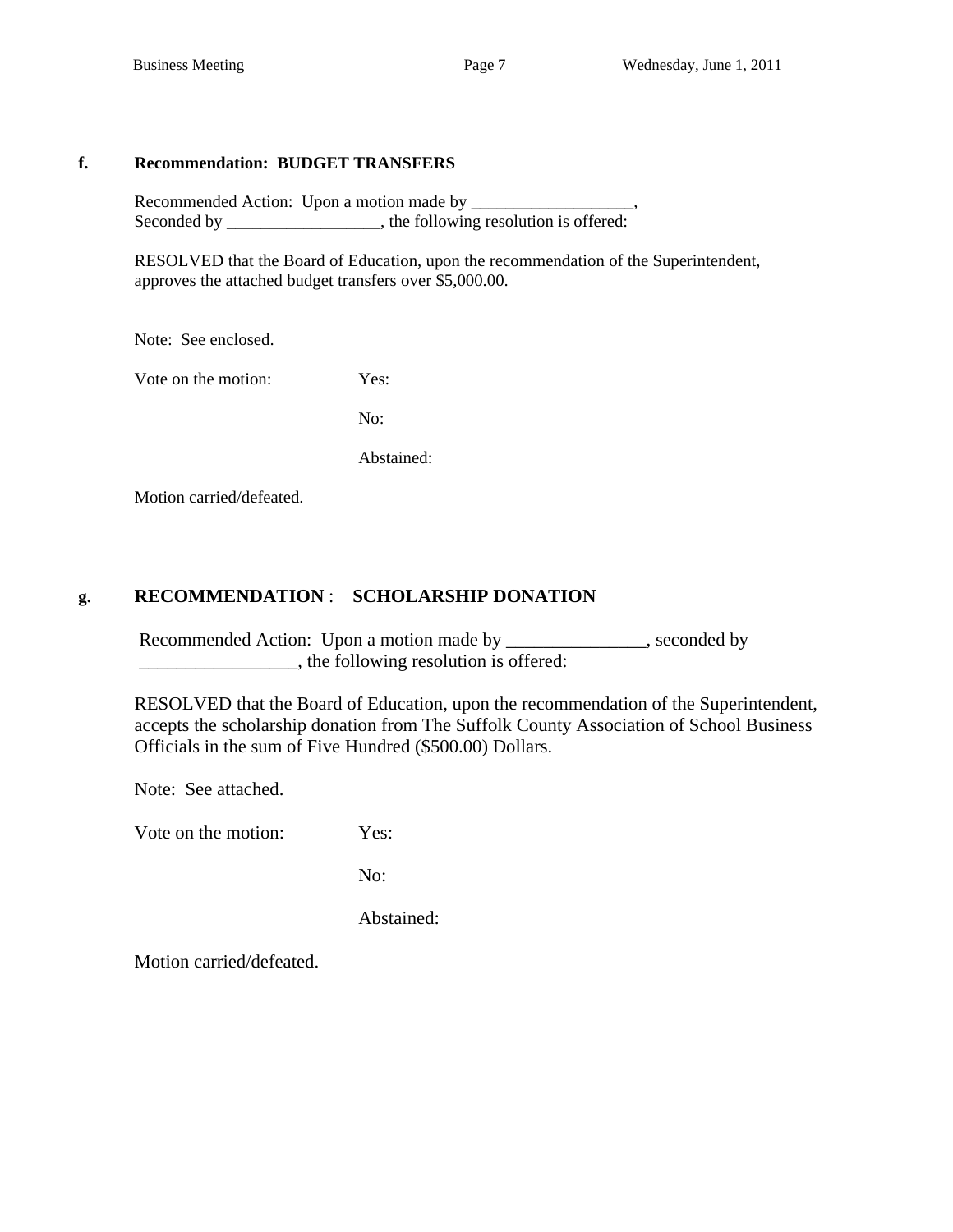# **h. Recommendation: PROFESSIONAL DEVELOPMENT PLAN**

 Recommended Action: Upon a motion made by \_\_\_\_\_\_\_\_\_\_\_\_\_\_\_\_\_\_\_\_\_\_\_ seconded by \_\_\_\_\_\_\_\_\_\_\_\_\_\_\_\_\_\_\_\_\_\_\_\_, the following resolution is offered:

RESOLVED that the Board of Education, upon the recommendation of the Superintendent. approves the Lindenhurst UFSD Professional Development Plan, effective years of Plan 2011- 2013.

NOTE: See Attached

Vote on the motion: Yes:

No:

Abstained:

Motion carried/defeated.

# **i. RECOMMENDATION** : **DONATION**

Recommended Action: Upon a motion made by \_\_\_\_\_\_\_\_\_\_\_\_, seconded by \_\_\_\_\_\_\_\_\_\_\_\_\_\_\_\_\_, the following resolution is offered:

 RESOLVED that the Board of Education, upon the recommendation of the Superintendent, accepts the donation from Huggler Violins to the William Rall Elementary School Orchestra of five violins.

Note: See attached.

Vote on the motion: Yes:

No:

Abstained:

Motion carried/defeated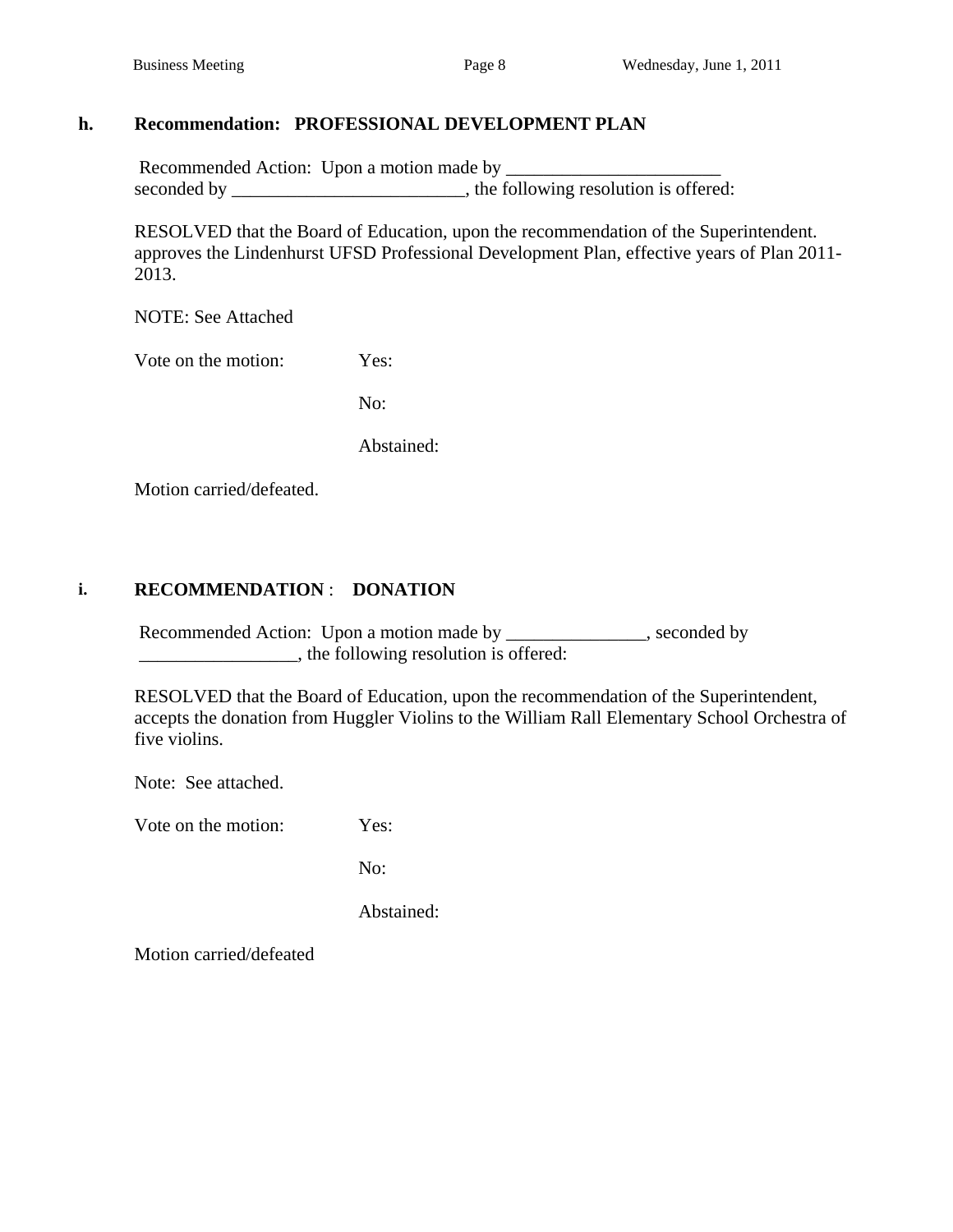## **j. RECOMMENDATION – TAX ANTICPATION NOTE**

Recommended Action: Upon a motion made by \_\_\_\_\_\_\_\_\_\_\_\_\_\_\_, seconded by \_\_\_\_\_\_\_\_\_\_\_\_\_\_\_\_\_\_\_, the following proposed policy is offered

## **TAX ANTICIPATION NOTE RESOLUTION OF LINDENHURST UNION FREE SCHOOL DISTRICT, NEW YORK, ADOPTED JUNE 1, 2011, AUTHORIZING THE ISSUANCE OF NOT TO EXCEED \$36,000,000 TAX ANTICIPATION NOTES IN ANTICIPATION OF THE RECEIPT OF TAXES TO BE LEVIED FOR THE FISCAL YEAR ENDING JUNE 30, 2012**

RESOLVED BY THE BOARD OF EDUCATION OF LINDENHURST UNION FREE SCHOOL DISTRICT, IN THE COUNTY OF SUFFOLK, NEW YORK, AS FOLLOWS:

Section 1. Tax Anticipation Notes (herein called "Notes") of Lindenhurst Union Free School District, in the County of Suffolk, New York (herein called "District"), in the principal amount of not to exceed \$36,000,000, and any notes in renewal thereof, are hereby authorized to be issued pursuant to the provisions of Sections 24.00 and 39.00 of the Local Finance Law, constituting Chapter 33-a of the Consolidated Laws of the State of New York (herein called "Law").

Section 2. The following additional matters are hereby determined and declared:

(a) The Notes shall be issued in anticipation of the collection of real estate taxes to be levied for school purposes for the fiscal year commencing July 1, 2011 and ending June 30, 2012, and the proceeds of the Notes shall be used only for the purposes for which said taxes are levied.

(b) The Notes shall mature within the period of one year from the date of their issuance.

(c) The Notes are not issued in renewal of other notes.

(d) The total amount of such taxes remains uncollected at the date of adoption of this resolution.

Section 3. The Notes hereby authorized shall contain the recital of validity prescribed by Section 52.00 of the Law and shall be general obligations of the District, and the faith and credit of the District are hereby pledged to the punctual payment of the principal of and interest on the Notes and unless the Notes are otherwise paid or payment provided for, an amount sufficient for such payment shall be inserted in the budget of the District and a tax sufficient to provide for the payment thereof shall be levied and collected.

Section 4. Subject to the provisions of this resolution and the Law, and pursuant to Sections 50.00, 56.00, 60.00 and 61.00 of the Law, the power to sell and issue the Notes authorized pursuant hereto, or any renewals thereof, and to determine the terms, form and contents, including the manner of execution, of such Notes, and to execute arbitrage certifications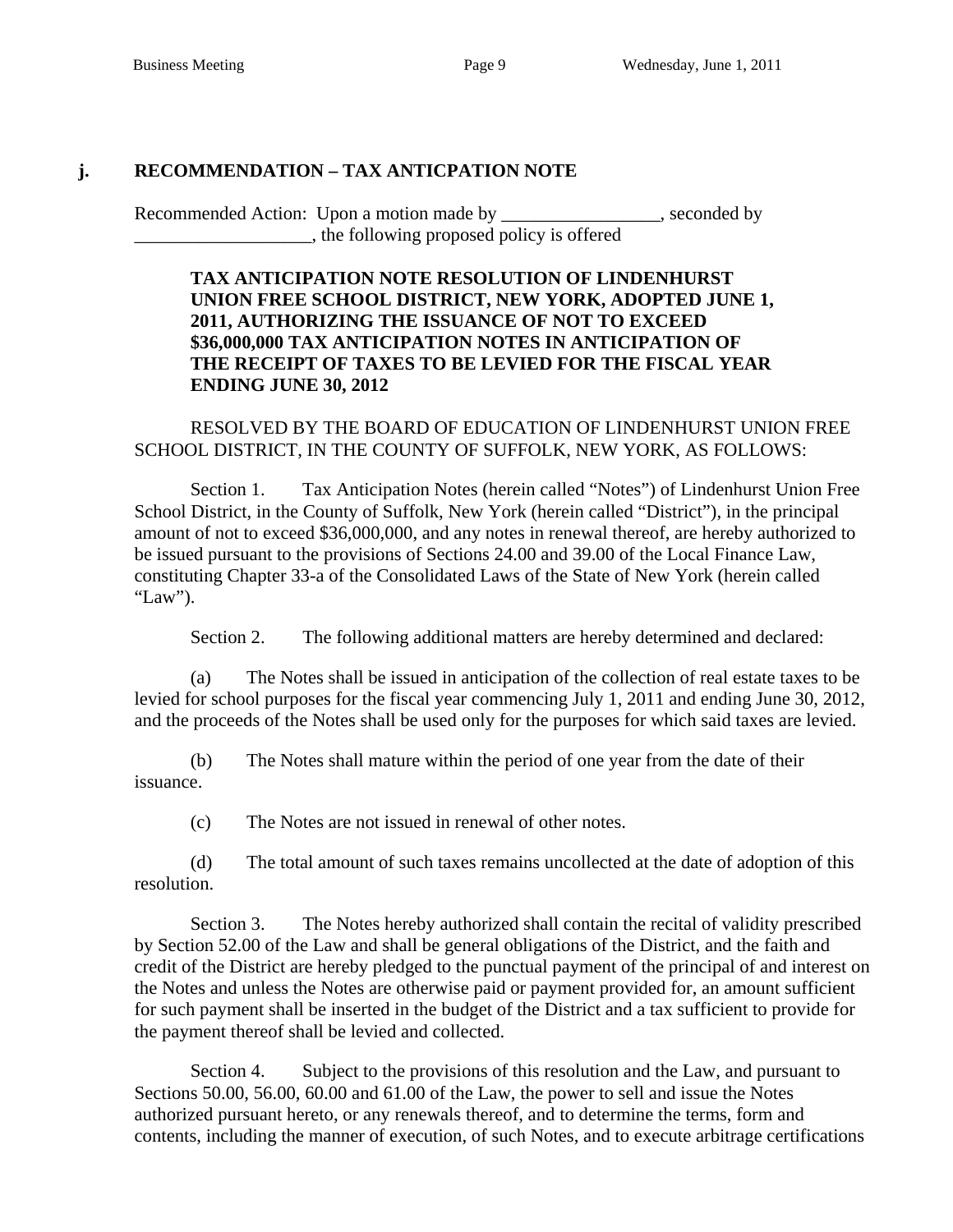relative thereto, is hereby delegated to the President of the Board of Education, the chief fiscal officer of the District.

Section 5. The Notes shall be executed in the name of the District by the manual signature of the President of the Board of Education, the Vice President of the Board of Education, the District Treasurer, the District Clerk, or such other officer of the District as shall be designated by the chief fiscal officer of the District, and shall have the corporate seal of the District impressed or imprinted thereon which corporate seal may be attested by the manual signature of the District Clerk.

Section 6. This resolution shall take effect immediately.

Vote on the motion: Yes:

No:

Abstained:

Motion carried/defeated.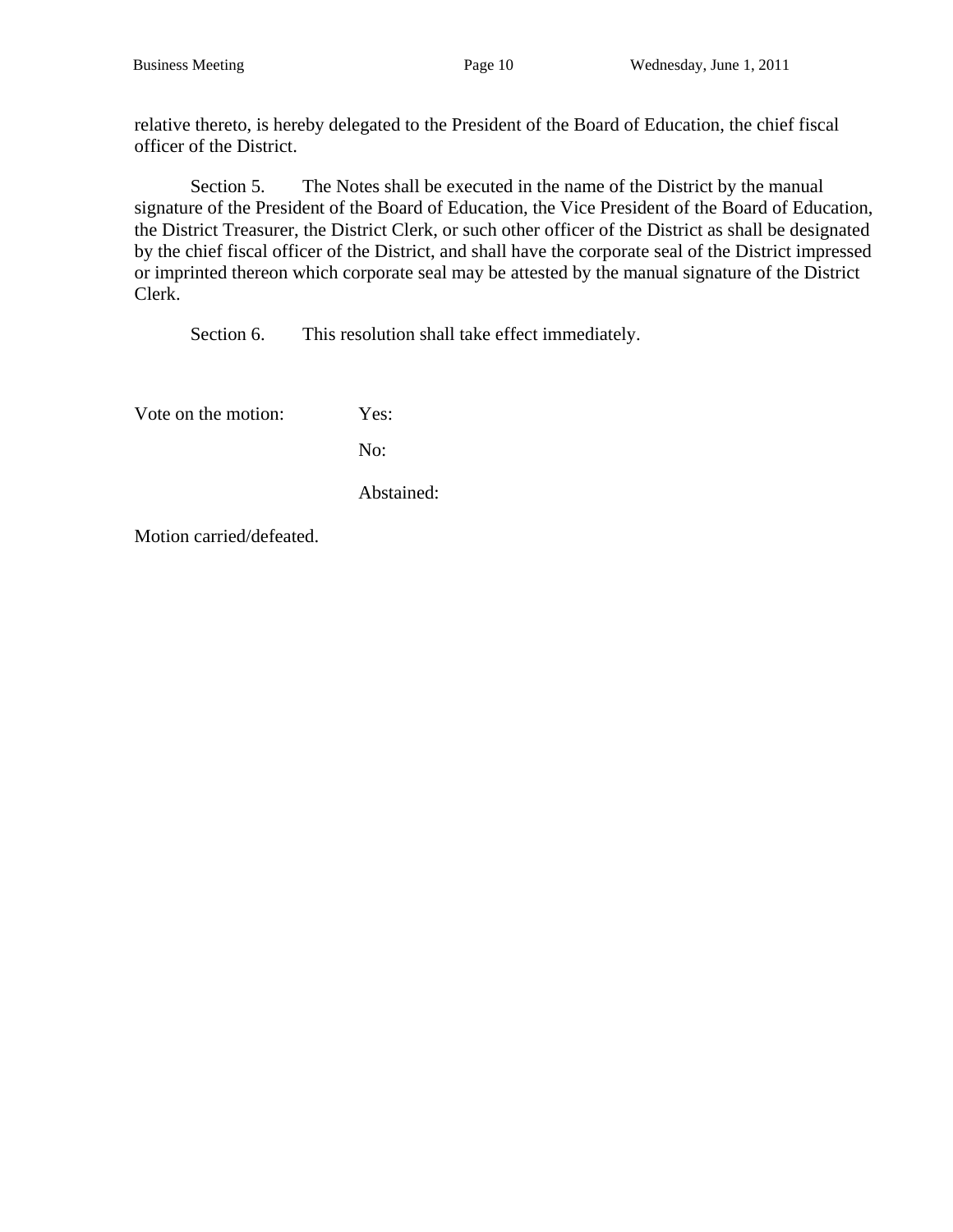# **11. SCHEDULES**

| Schedule | $A-1$   | No. 12-C  | <b>Coaching Assignments</b>                                        |
|----------|---------|-----------|--------------------------------------------------------------------|
| Schedule | $A-1$   | No. 14    | Personnel, Instructional – Resignations $\&$<br>Terminations       |
| Schedule | $A-2$   | No. 11    | Personnel, Instructional – Leave of Absence                        |
| Schedule | $A-3$   | No. 58    | Personnel, Instructional Appointments                              |
| Schedule | $A-3$   | No. 59    | Personnel, Instructional Appointments                              |
| Schedule | $A-5$   | No. 2     | Personnel, Instructional - Tenure                                  |
| Schedule | $AS-1$  | No. 13    | Substitute Personnel, Instructional-<br>Resignations & Termination |
| Schedule | $AS-3$  | No. 20    | <b>Substitute Personnel Appointments</b>                           |
| Schedule | $B-1$   | No. 12    | Non-instructional Personnel - Resignations<br>or Terminations      |
| Schedule | $B-1$   | No. PT-13 | Non-instructional Personnel - Resignations<br>or Terminations      |
| Schedule | $B-2$   | No. PT-10 | Non-instructional Personnel -<br>Leave of Absence                  |
| Schedule | $B-3$   | No. PT-13 | Non-Instructional Appointments -<br>Part-Time                      |
| Schedule | $B-3.1$ | No. 5     | Non-Instructional Personnel - Permanent<br>Appointments            |
| Schedule | D       | No. 32    | <b>Pupil Personnel Services</b>                                    |
| Schedule | G       | No. 10    | Approval of Bids                                                   |
| Schedule | G       | No. 11    | <b>Approval of Bids</b>                                            |
| Schedule | OA/C    | No. 29    | <b>Outside Agencies/Consultants</b>                                |